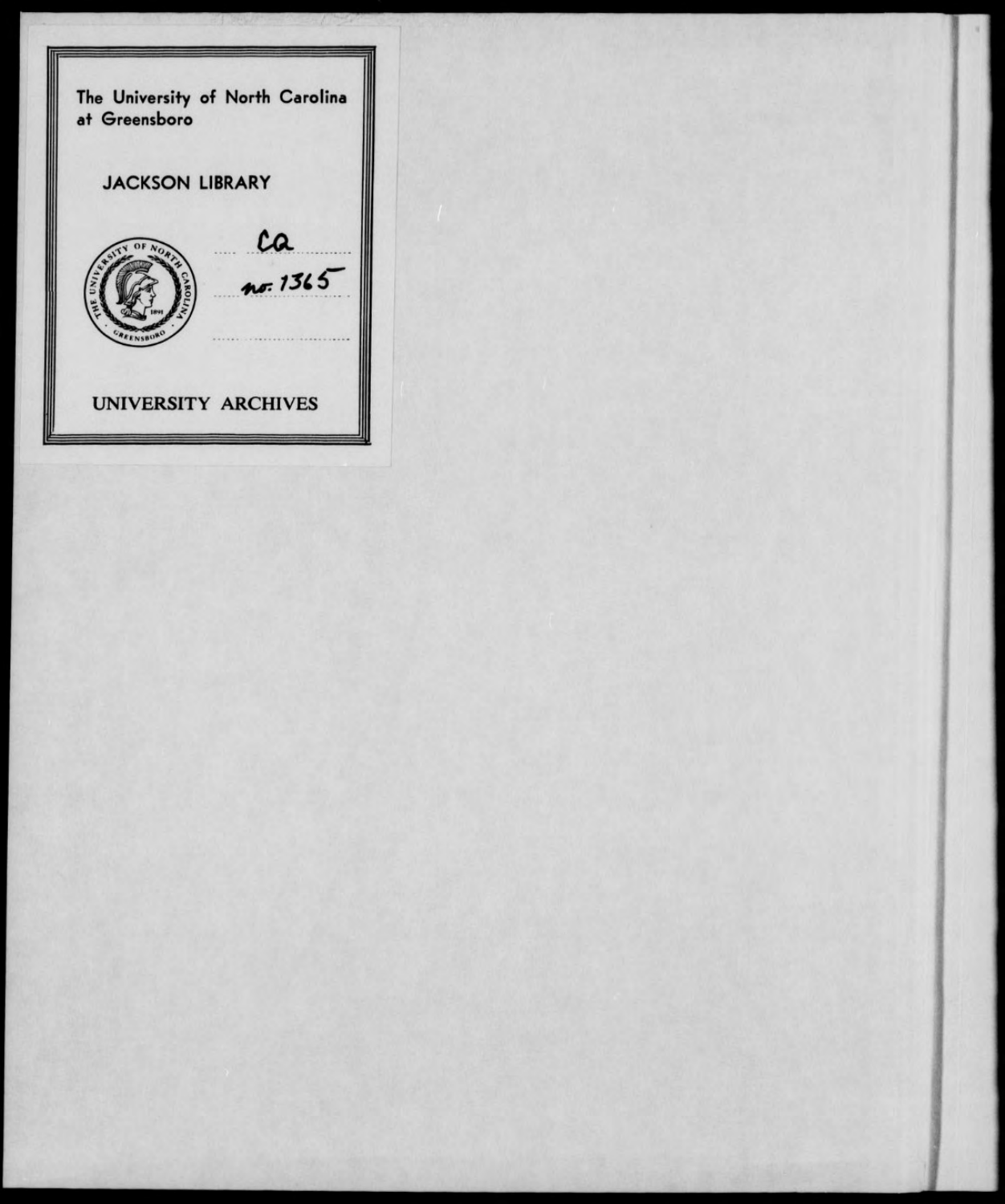THE FIGURE

by

## LOUISE B. STEVENSON

A Thesis Submitted to the Faculty of the Graduate School at<br>The University of North Carolina at Greensboro<br>in Partial Fulfillment of the Requirements for the Degree<br>Master of Fine Arts

> Greensboro 1975

> > Approved by

 $2E$ Thesis Adviser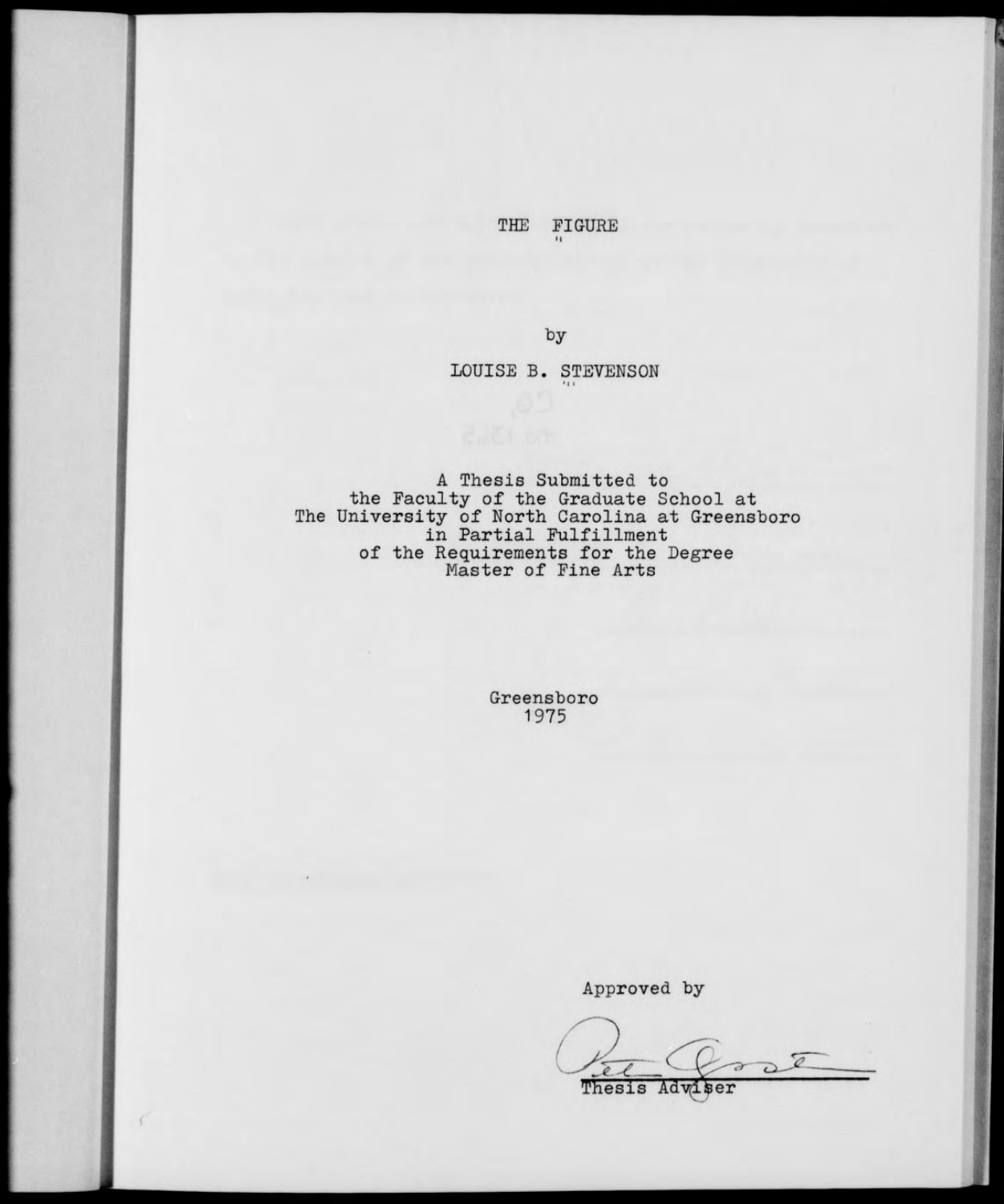This thesis has been approved by the following committee of the Faculty of the Graduate School at the University of North Carolina at Greensboro.

Thesis /  $\mathcal{Q}$ Adviser

Oral Examination Committee Members

Carke.

Date of Examination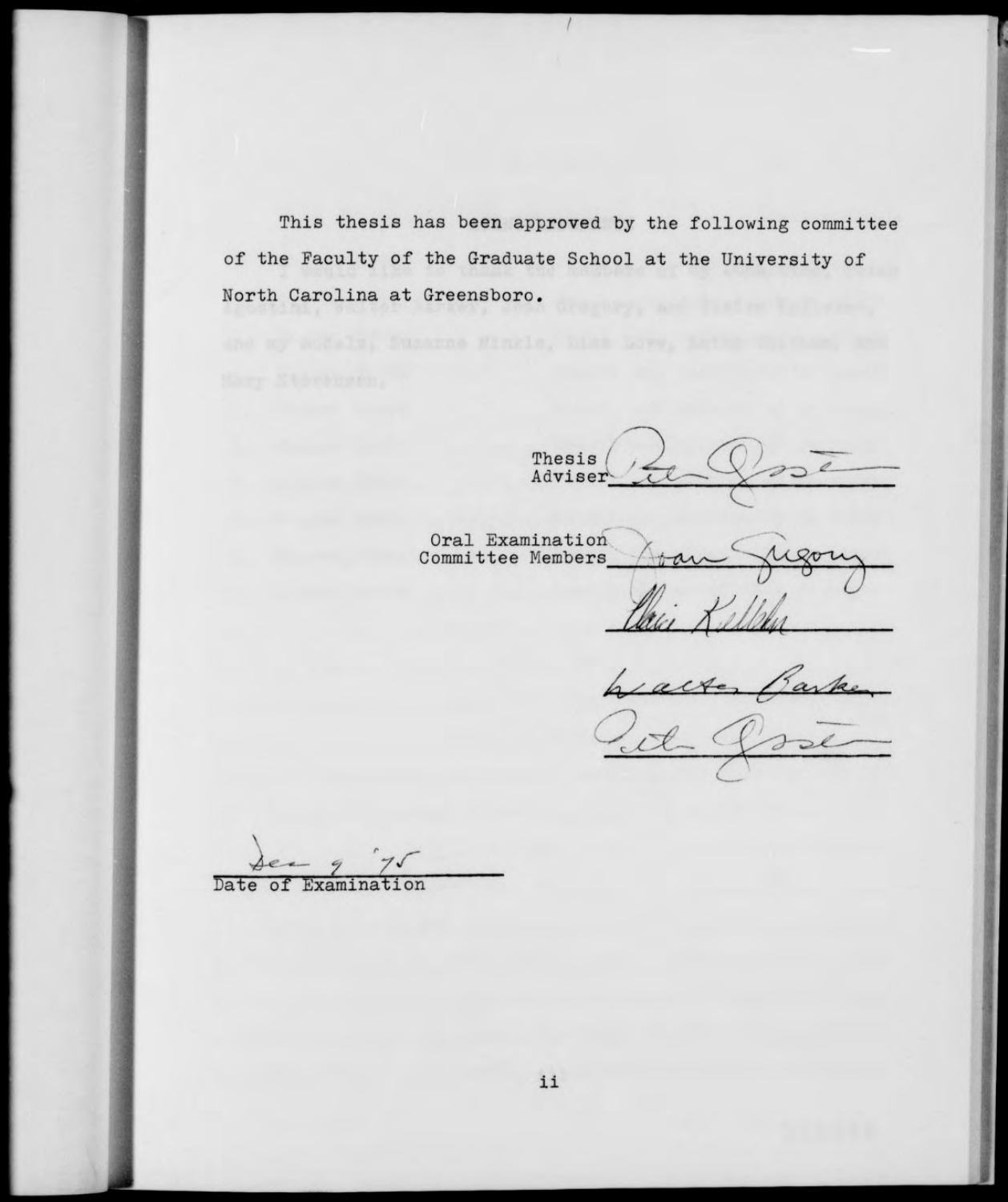## ACKNOWLEDGMENTS

I would like to thank the members of my committee, Peter Agostini, Walter Barker, Joan Gregory, and Claire Kelleher, and my models, Suzanne Hinkle, Lisa Love, Kathy Whitham, and Mary Stevenson.

**T**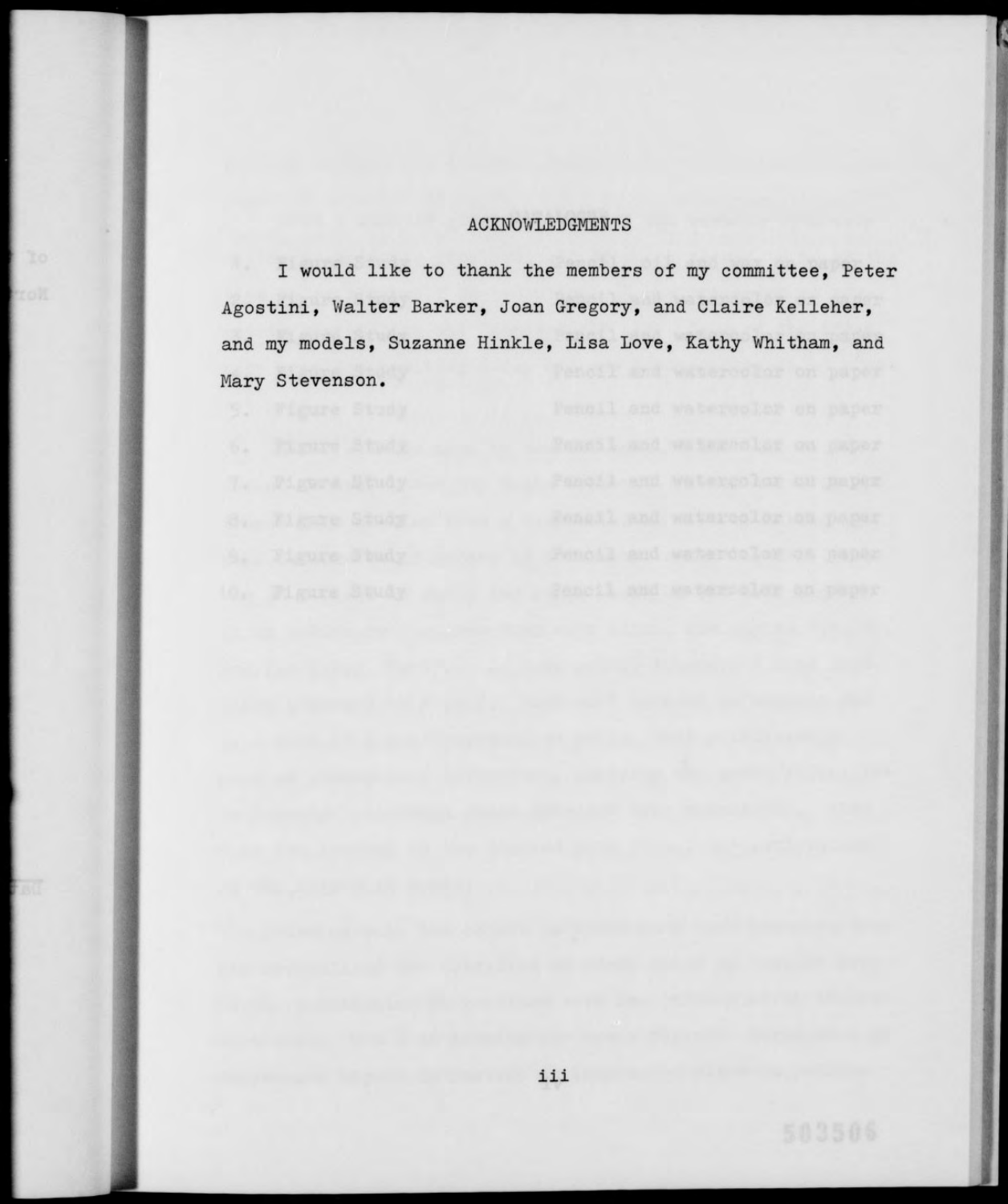## CATALOGUE

|    | 1. Figure Study  |  | Pencil, oil and wax on paper   |  |
|----|------------------|--|--------------------------------|--|
|    | 2. Figure Study  |  | Pencil and watercolor on paper |  |
|    | 3. Figure Study  |  | Pencil and watercolor on paper |  |
|    | 4. Figure Study  |  | Pencil and watercolor on paper |  |
| 5. | Figure Study     |  | Pencil and watercolor on paper |  |
|    | 6. Figure Study  |  | Pencil and watercolor on paper |  |
|    | 7. Figure Study  |  | Pencil and watercolor on paper |  |
|    | 8. Figure Study  |  | Pencil and watercolor on paper |  |
|    | 9. Figure Study  |  | Pencil and watercolor on paper |  |
|    | 10. Figure Study |  | Pencil and watercolor on paper |  |

IV STRIKT REPORT IN ANGELE, IV DINTERNAL ATAM NA PARTA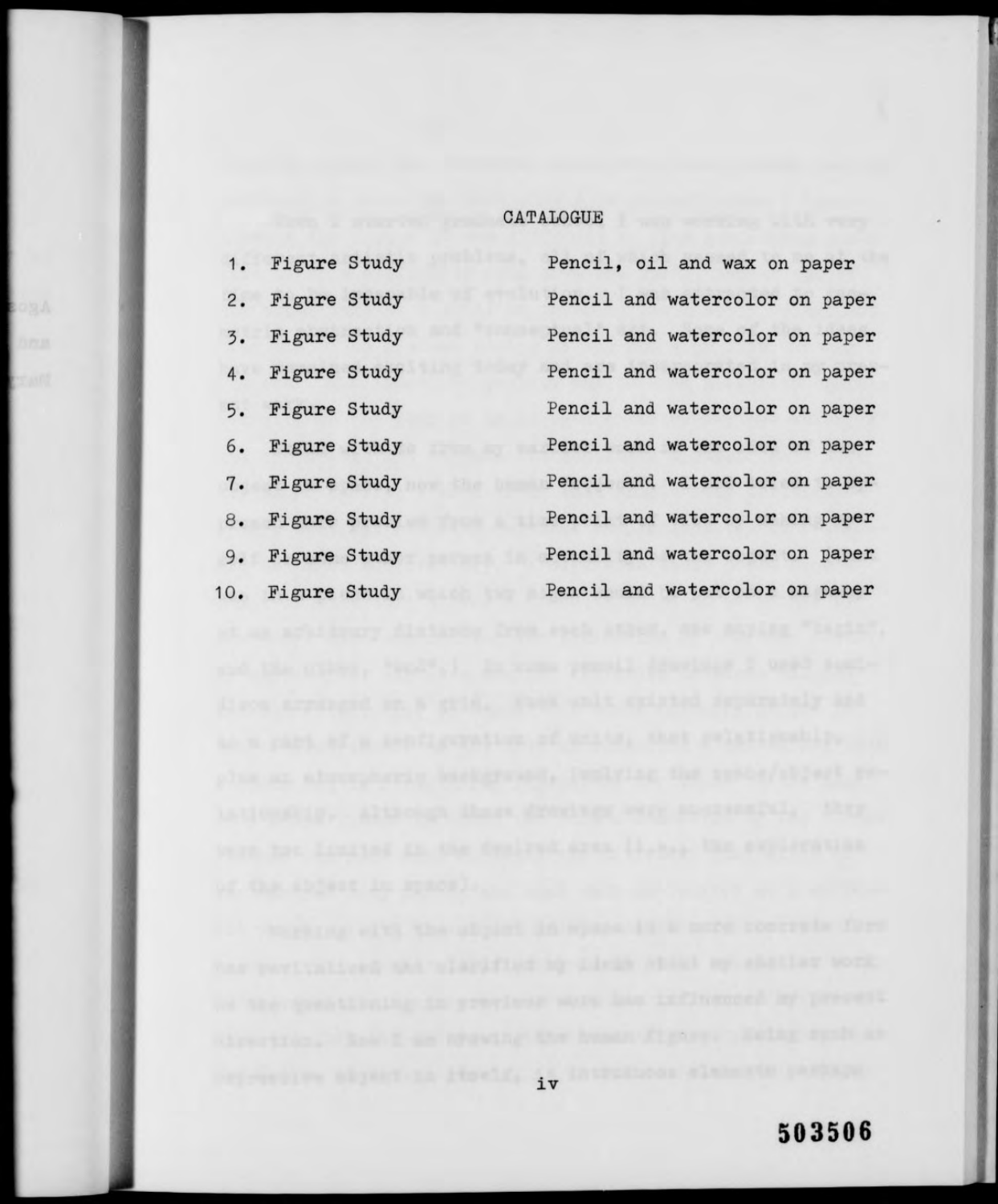When I started graduate school I was working with very different artistic problems, all of which seemed to me at the time to be incapable of evolution. I was attracted to geometric abstraction and "conceptual" art. Some of the ideas have remained exciting today and are incorporated in my present work.

 $\mathbf{1}$ 

Still with me from my earlier work is the idea of the object in space, now the human "object". <sup>I</sup> had tried to approach this problem from a time point of view by making myself or some other person in actuality be the object. (That was in a piece in which two signs would be put on a highway at an arbitrary distance from each other, one saying "begin", and the other, "end".) In some pencil drawings I used semidiscs arranged on a grid. Each unit existed separately and as a part of a configuration of units, that relationship, plus an atmospheric background, implying the space/object relationship. Although these drawings were successful, they were too limited in the desired area (i.e., the exploration of the object in space).

Working with the object in space in a more concrete form has revitalized and clarified my ideas about my earlier work as the questioning in previous work has influenced my present direction. Now I am drawing the human figure. Being such an expressive object in itself, it introduces elements perhaps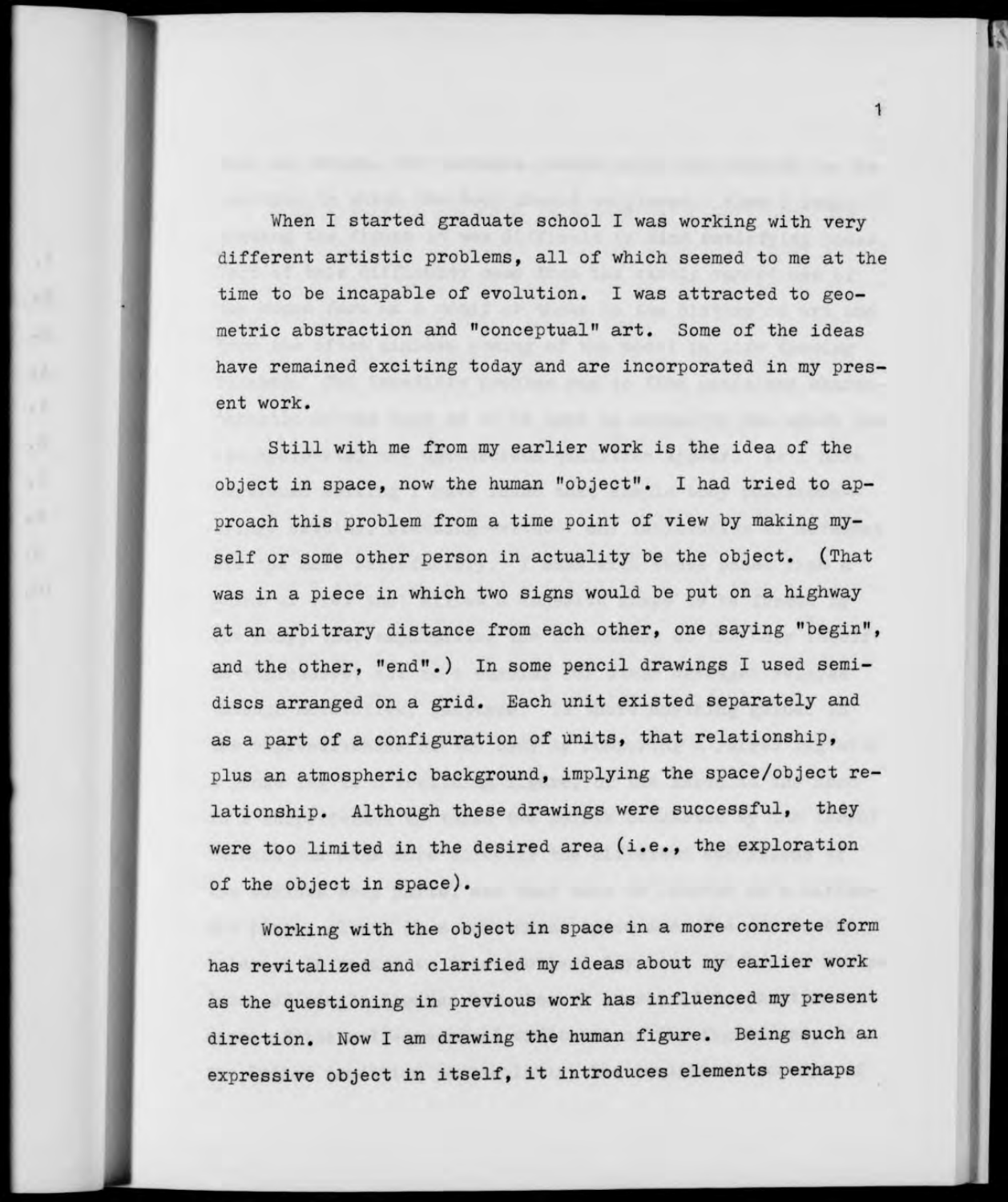that an orange, for instance, would not. One problem is the position in which the body should be placed. When I began drawing the figure it was difficult to find satisfying poses. Part of this difficulty came from the vastly varied use of the human form as a motif or theme in the history of art and from the often aimless posing of the model in life drawing classes. The immediate problem was to find positions characteristic of the body as it is used in actuality and which let its accidental and unconscious qualities appear. As I have continued working <sup>I</sup> have found that simple body positions lying, sitting, standing—without any implication of movement are the most satisfactory. I work with these poses from a point of view that allows a cohesive shape to be formed by the body, thus emphasizing the phenomenon of the body itself as expressive, not as a carrier for other messages relayed through activities, gestures. Is there anything gained in the expressiveness of the body by comparing a raised leg with a prone leg in a reclining figure, or the knees to the head in a shape formed by those two points connected by the torso? Perhaps one sees more directly the different conditions of the various body parts, and that each is located at a different place, albeit in a continuous space and of a continuous volume. In regard to this problem, Egyptian and Indian sculptures of single figures have been a source of inspiration because of the self-contained treatment of the figure and, in the Indian tradition particularly, the sculptural concept of

 $\overline{2}$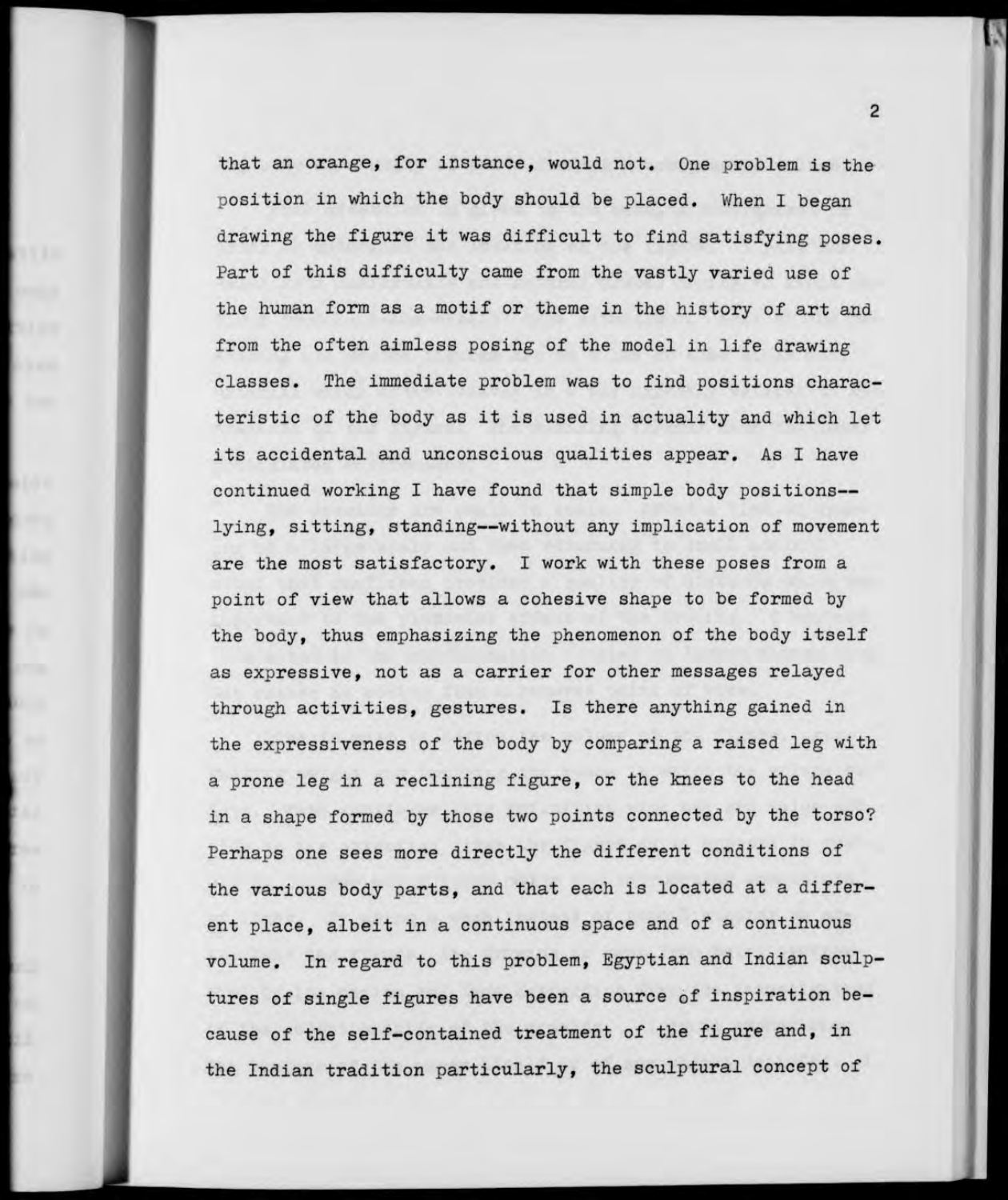the body as a unity of parts forming a homogeneous volume.

Some attention is given to the model's environment in order to establish the location of the figure. I pose the model in a comfortable and natural place, trying to avoid obvious "model-in-the-studio" type situations. Most of the reclining and seated figures are on a bed or some other soft material which often behaves in a way directly related to the presence of the figure. The standing figures have the least articulated environment.

The drawings are small in scale. After a time of drawing on a large scale and then returning to small scale I found that smallness provided a quality of distance which was important to the pictorial effect of the drawing. I was not interested in the confrontation implied in larger figure work, but rather in seeing from a removed point of view.

Line is used to define the volume of the figure, suggesting weight and implying the space in which the volume exists. Wash continues this definition with hue and value and adds to the attention given the figure as it appears in reality by incorporating local color and introducing conditions of light. By using a wash instead of pencil shading to articulate the figure, the drawing is kept from being overpowered by its medium and thus detracting from the investigation of the object outside of the drawing. I avoid emphasizing the texture of the paper itself or of any object depicted. I